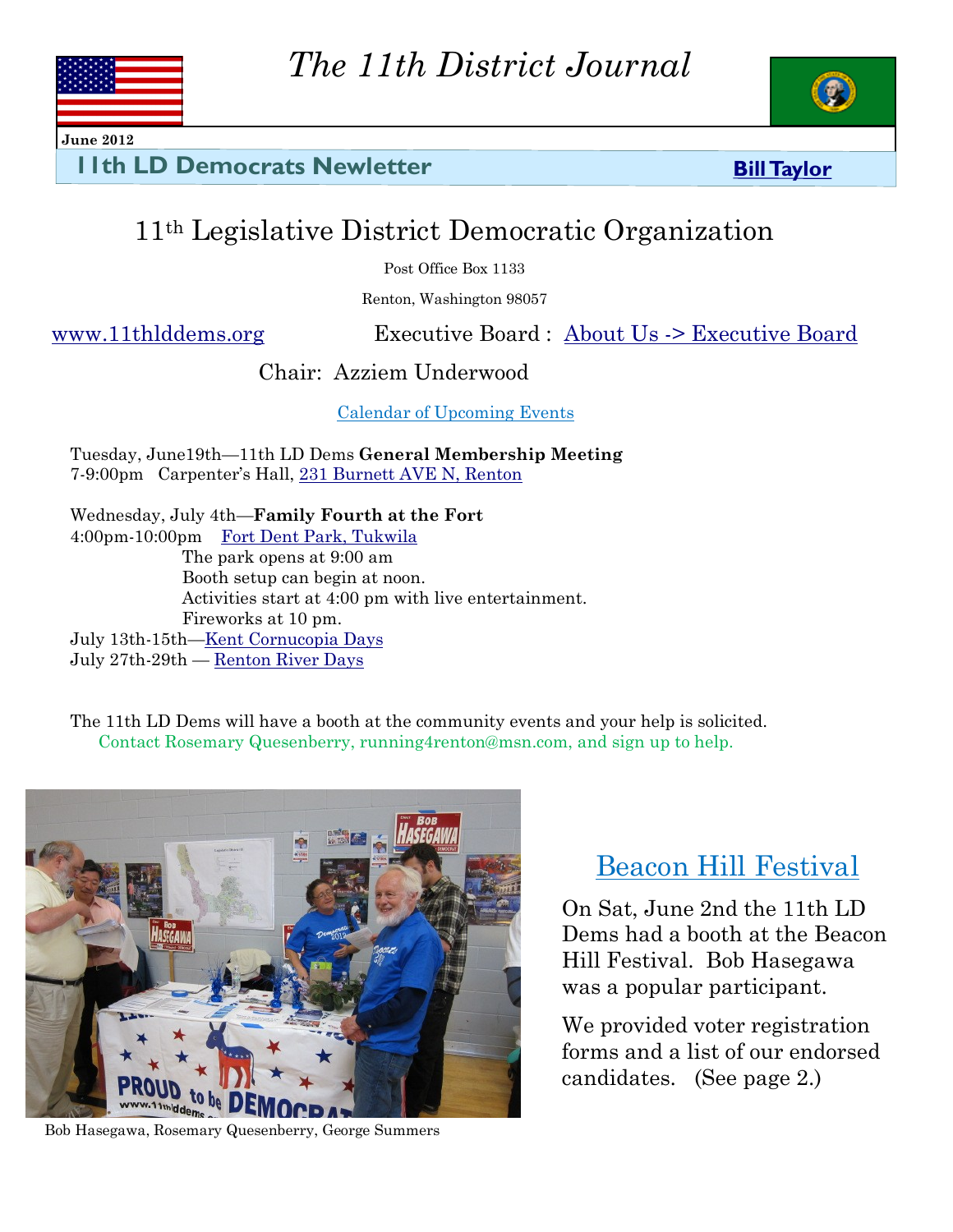## **Democratic Primary Election Candidates Tuesday Aug 7, 2012**

**Highlighted \* candidates have been endorsed by the 11th LD Democrats.**

**United States Senator**

 **[Maria Cantwell](http://www.cantwell.com/splash/) \***

Timmy (Doc) Wilson

**Secretary of State [Kathleen Drew](http://kathleendrew2012.com/)** \* Jim Kastama

Greg Nickels

**State Treasurer**

 **[Jim McIntire](http://www.jimmcintire.com/) \***

**US Representative Congressional Dist. No. 8**

**[Karen Porterfield](http://www.karenporterfield4congress.com/welcome?page=http://www.karenporterfield4congress.com/)** \*

Keith Arnold

**US Representative Congressional Dist. No. 9**

**[Adam Smith](http://www.electadamsmith.com/)** \*

Tom Cramer

**Governor**

 **[Jay Inslee](http://www.jayinslee.com/)** \* Rob Hill

**Lieutenant Governor** Brad Owen

**Commissioner of Public Lands**

**[Peter J. Goldmark](http://petergoldmark.com/)** \*

**Insurance Commissioner [Mike Kreidler](http://www.mikekreidler.com/) \***

**State Senator** Legislative Dist No. 11

**[Bob Hasegawa](http://bobhasegawa.com/)** \*

**State Auditor [Craig Pridemore](http://craigpridemore.com/) \*** Troy Kelley Mark Miloscia

**Attorney General [Bob Ferguson](http://electbobferguson.com/)** \* **State Representative Position 1 Zach Hudgins \*** [Jim Flynn](http://www.electjimflynn.com)

**State Representative Position 2**

> **[Bobby Virk](http://virkforhouse.com/)** \*  **[Steve Bergquist](http://www.steve4house.com/) \*** Rob Holland

Stephanie Bowman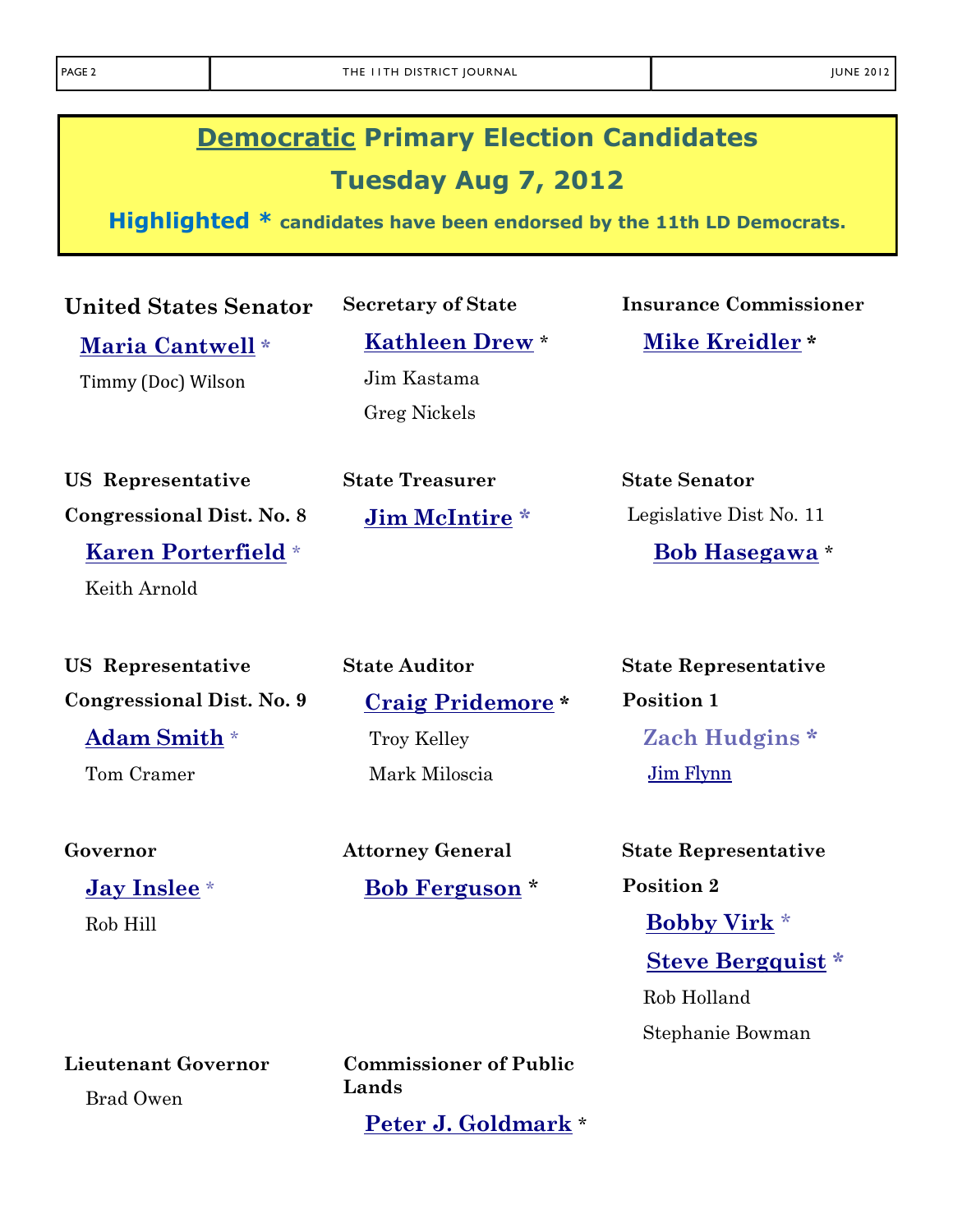#### **Isn't It Ironic**

By

Paula Joneli

#### 33rd District Democrats

Isn't it ironic that such hypocrisy is contained in "brave" political speech. Every hour in all forms of media, we are bombarded with "courageous leadership" spoken or sponsored by Republicans hiding behind platitudinous titles. For example:

**Americans For Prosperity** is the Super-Pac largely funded by the multi-billionaire Koch Brothers, whose father made his fortune in Stalin's Russia, then returned home to the US to found the radical John Birch Society. The Koch Brothers were born in the USA; making them eligible for American citizenship, and their mission is to preserve and expand their own prosperity, so I guess the name fits that narrow definition!

The terms **"free market"** and **"free enterprise"** are bandied about in as if they are the holy grail of all that is American. Keep in mind, however, that the only "freedom" is granted to Corporations to "freely" pollute the environment, abuse the workers, poison their consumers, and pass all losses on to the US taxpayers. This type of "freedom" is veeerrry expensive!

On an almost hourly basis, we hear Republican members of the US Congress and Senate decry that **"The Government can't create jobs!"** Has anyone ever noticed that these decriers are actually on the Federal (government) payroll and enjoying generous taxpayer-funded benefits? In 1933 after his inauguration, FDR sent his aid, Harry Hopkins out to hire unemployed people to build dams, highways, buildings, and other Federal projects. Wise man that he was, FDR bypassed the middle (corporate) man and put those workers directly on the federal payroll, resulting in millions of jobs in the first 6 months of his Presidency ... and he got "more bang for the buck" because he didn't have to give up taxpayer dollars for bribe money; otherwise known as "tax breaks" and "no-bid contracts".

And how about those "war hawks" continuously calling for **"military intervention"**, unless President Obama has actually intervened militarily! Right now, Mitt Romney is calling for intervention in Syria. I find it ironic that this "warrior" and others in his party have mostly never heard a shot fired in anger. In fact, Romney's family has no record of military service for three generations. Neither Mitt, nor his father, nor any of his five sons have spent even a day in uniform serving their country. Mitt and his brothers avoided the draft in the Viet Nam era by doing missionary work for their church. Mitt's sons have enjoyed their youth in the time of a "volunteer army" when young people join the military for patriotic and/or economic reasons.

I find it especially ironic (and hypocritical) that people who profess to be **"pro-life"** are often in favor of going to war, torturing detainees, the death penalty, and denying life-saving healthcare to Americans. And how about those "Christians" who ignore the teachings of Christ -- or Buddha -- or any other prophet or teacher of a major faith tradition. I often think of Gandhi's words, "I like your Christ. I do not like your Christians (who are) so unlike your Christ." As usual, Gandhi clearly saw the differences between the teacher and the "followers", who desecrate the teachings.

Let us call out these ironies, hypocrisies, and outright lies as we work through the campaigns this year. We will continue to hear the "dog whistle words" and jargon, and it is our job to define those terms honestly to those who use them as a battle cry.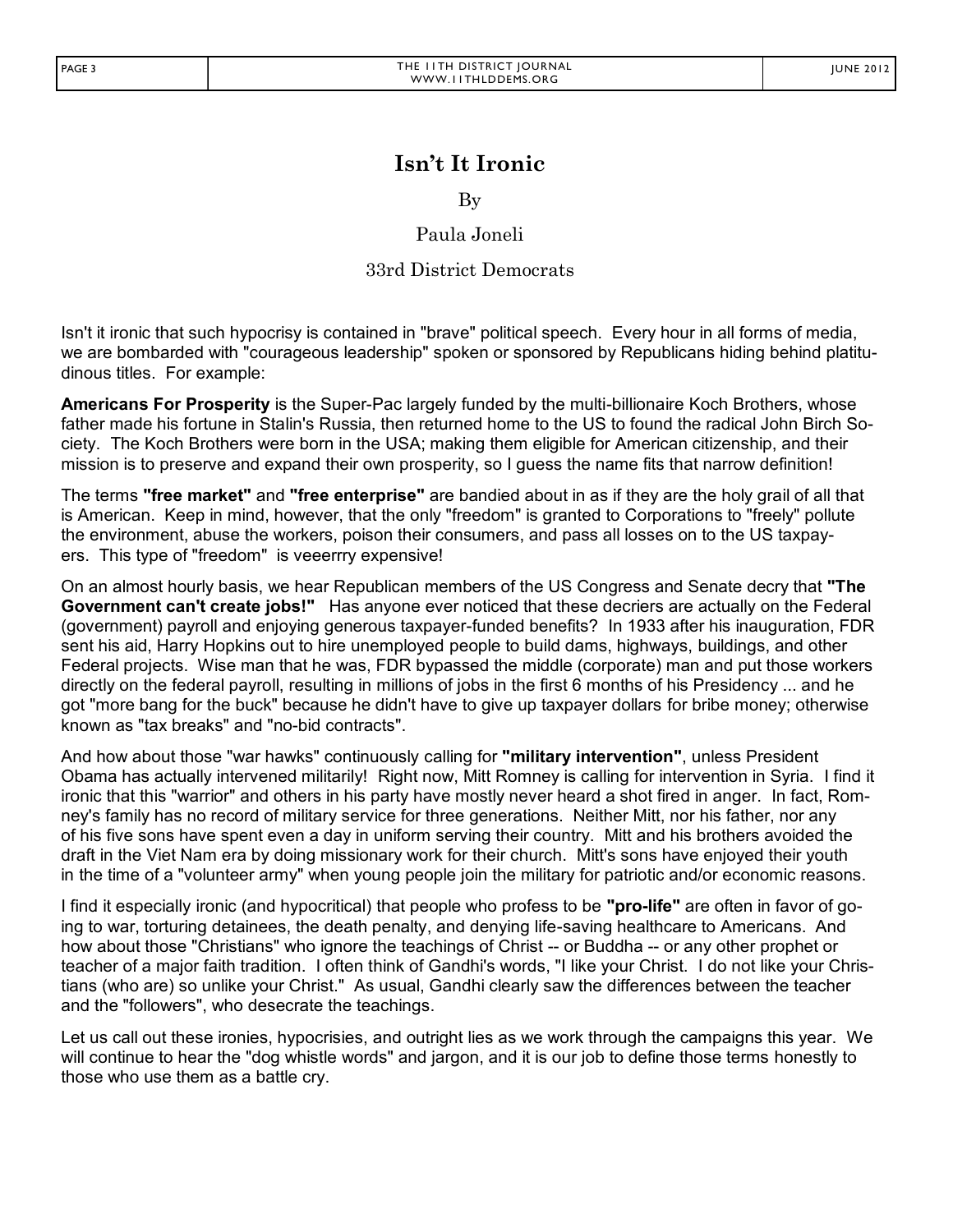| PAGE 4                                                                                                                                                   | THE ITH DISTRICT JOURNAL                   | <b>JUNE 2012</b> |  |  |
|----------------------------------------------------------------------------------------------------------------------------------------------------------|--------------------------------------------|------------------|--|--|
|                                                                                                                                                          | 11th District Democratic Organization      |                  |  |  |
| May $15, 2012$ minutes                                                                                                                                   |                                            |                  |  |  |
| Renton Carpenters Hall - 231 Burnett Avenue                                                                                                              |                                            |                  |  |  |
| Renton 98057                                                                                                                                             |                                            |                  |  |  |
|                                                                                                                                                          | by Rosemary Quesenberry (acting secretary) |                  |  |  |
|                                                                                                                                                          |                                            |                  |  |  |
| Meeting Called to Order by Chair Underwood (7:05)                                                                                                        |                                            |                  |  |  |
| Flag Salute                                                                                                                                              |                                            |                  |  |  |
| Minutes were not approved as Secretary Jerri Woods had the minutes from the previous<br>meeting and was unable to attend.                                |                                            |                  |  |  |
| Flowers were sent to Jerri Wood from the 11th District Dems                                                                                              |                                            |                  |  |  |
| Filing for PCO are being held in the backroom assisted by George Summers                                                                                 |                                            |                  |  |  |
| Caucus is held this week and it is important that delegates attend.                                                                                      |                                            |                  |  |  |
| Introductions of Speakers:                                                                                                                               |                                            |                  |  |  |
| Andrew Endrody spoke on behalf of Elizabeth Burns, candidate for King County Superior<br>Court Judge, position $#25$ . He requested endorsement for her. |                                            |                  |  |  |
| Karen Porterfield, candidate for Congress requested endorsement from the district.                                                                       |                                            |                  |  |  |
| Bobby Virk thanked the district for receiving the nomination. He also asked for volunteers<br>for his campaign.                                          |                                            |                  |  |  |
| Bob Hasegawa spoke briefly regarding the State of our Washington                                                                                         |                                            |                  |  |  |
| John Urquhart, candidate for Sheriff spoke and requested endorsement.                                                                                    |                                            |                  |  |  |
| Dave Up the gove spoke about upcoming events to be held in the 47 <sup>th</sup> .                                                                        |                                            |                  |  |  |
| Margarita Prentice spoke representing Bob Fergusons' campaign                                                                                            |                                            |                  |  |  |
| Motion was made to endorse candidates. Candidates were voted on separately.                                                                              |                                            |                  |  |  |
| Elizabeth Burns, Karen Porterfield and John Urquhart received endorsements.                                                                              |                                            |                  |  |  |
|                                                                                                                                                          |                                            |                  |  |  |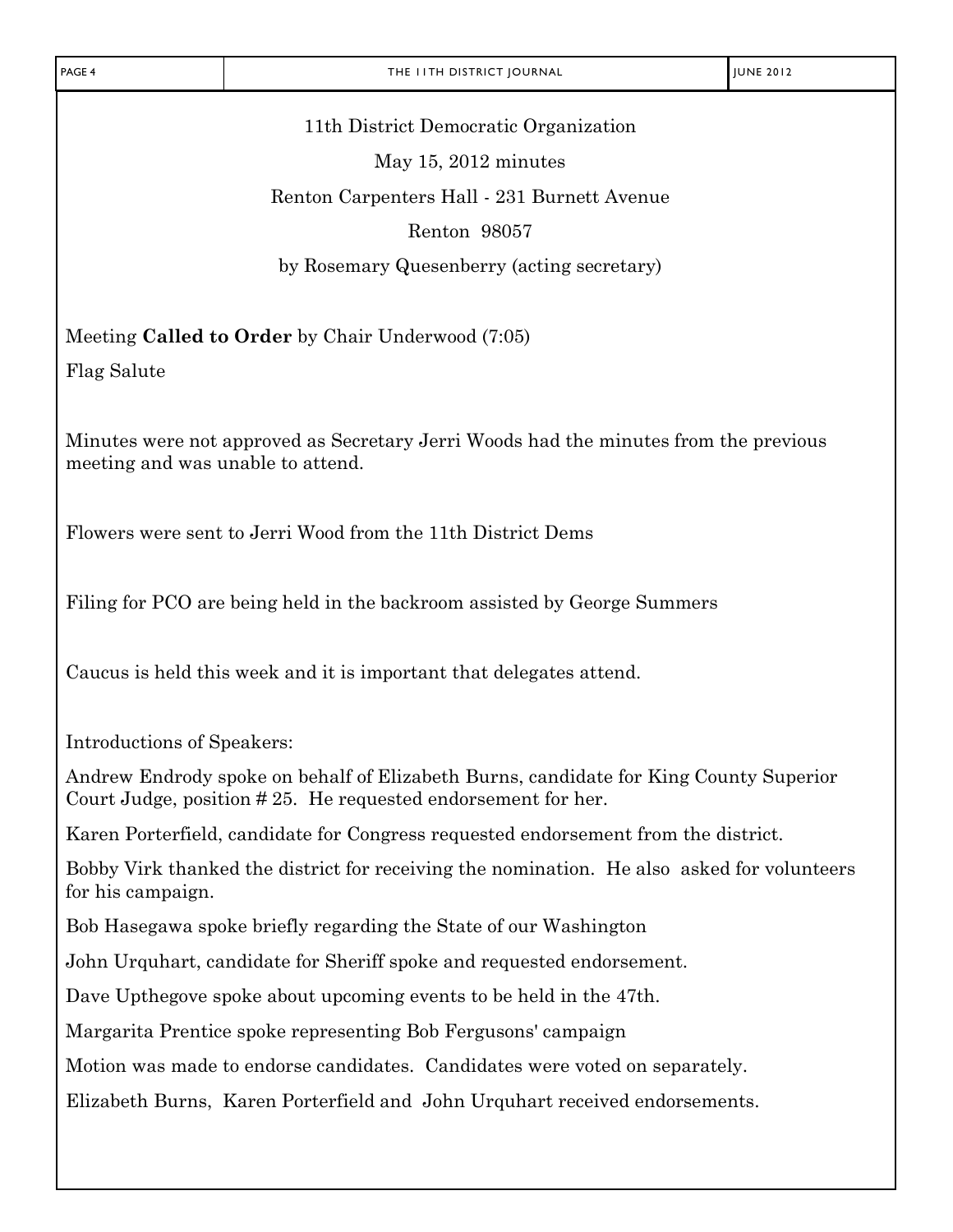#### **Old Business:**

Ratify budget

Vote taken and passed unanimously. It was noted that some "tweaks" will be made to this proposed budget.

Review/vote proposed bylaw changes:

 Article XII, Section I: Delete the words " Vice Chair, Secretary, Treasurer and Deputy and"

Vote taken and passed 11 "for" the changes and 1 "against"

 Article XII, Section 2: Change to Expenditures "of up to and including" be added and expenditures "more than" \$50.00 , deleting "or more"

Article XIII amended, changing the work "to" to "by".

Vote taken and passed

### **New Business**

Congressional District Caucuses - Encourage delegates to attend State Convention

Summer Tour- Will include Bacon Hill Days, Fiestas Patrias, Kent Cornucopia, Renton River Days, Tukwila Days. Volunteers needed. Rosemary Quesenberry volunteered as "point person". Picnic will be held in August

### **Door Prizes**

### **Good of the Order**

 John Gueverra spoke on the Alliance for Retired Americans Bob Hasegawa spoke against initiatives 8223 and 8221 Martha Koester asked for volunteers to register homeless people residing in shelters

Adjourned 8:40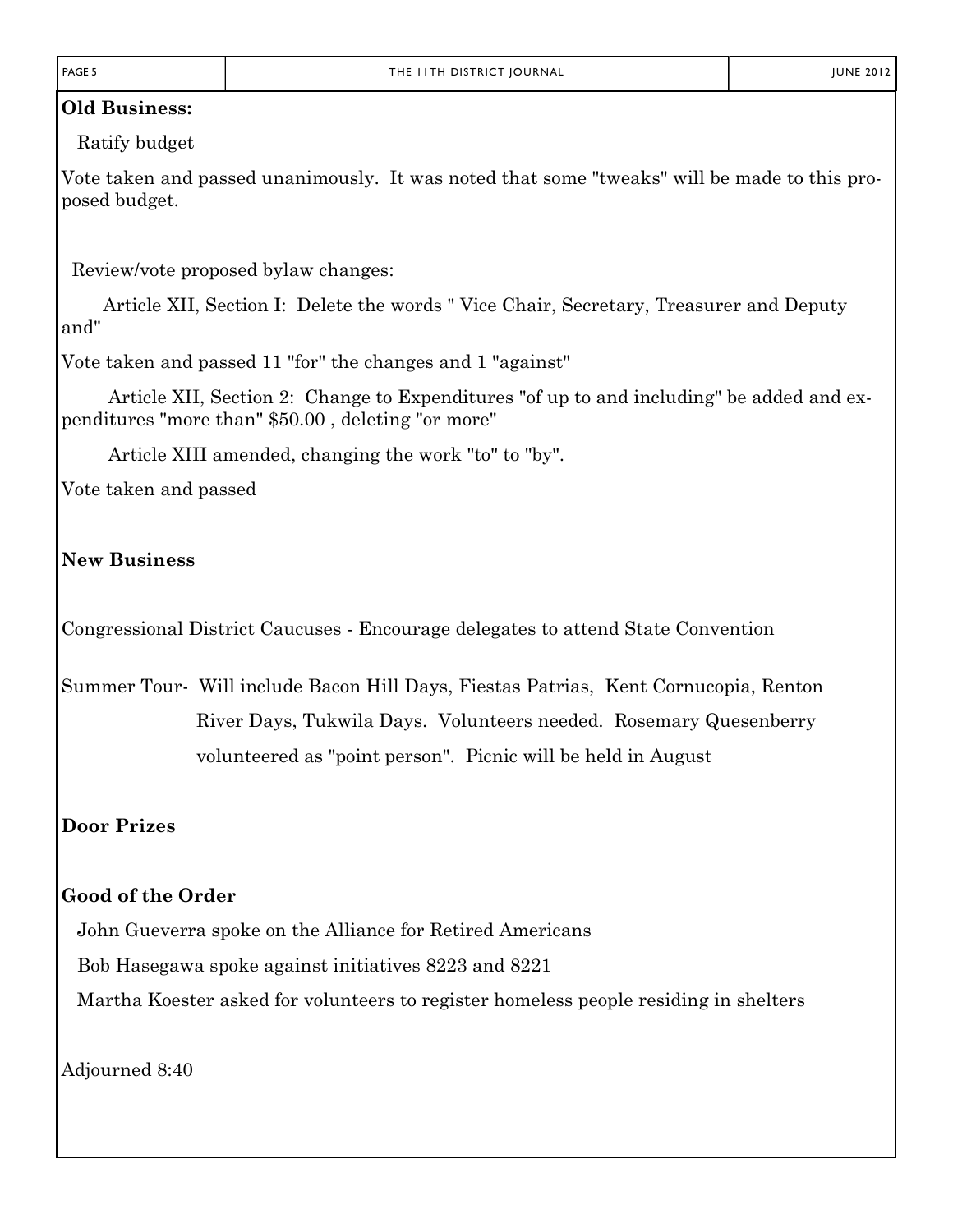| PAGE 6 | THE ITH DISTRICT JOURNAL | <b>JUNE 2012</b> |
|--------|--------------------------|------------------|
|        |                          |                  |
|        |                          |                  |
|        |                          |                  |
|        |                          |                  |
|        |                          |                  |
|        |                          |                  |
|        |                          |                  |
|        |                          |                  |
|        |                          |                  |
|        |                          |                  |
|        |                          |                  |
|        |                          |                  |
|        |                          |                  |
|        |                          |                  |
|        |                          |                  |
|        |                          |                  |
|        |                          |                  |
|        |                          |                  |
|        |                          |                  |
|        |                          |                  |
|        |                          |                  |
|        |                          |                  |
|        |                          |                  |
|        |                          |                  |
|        |                          |                  |
|        |                          |                  |
|        |                          |                  |
|        |                          |                  |
|        |                          |                  |
|        |                          |                  |
|        |                          |                  |